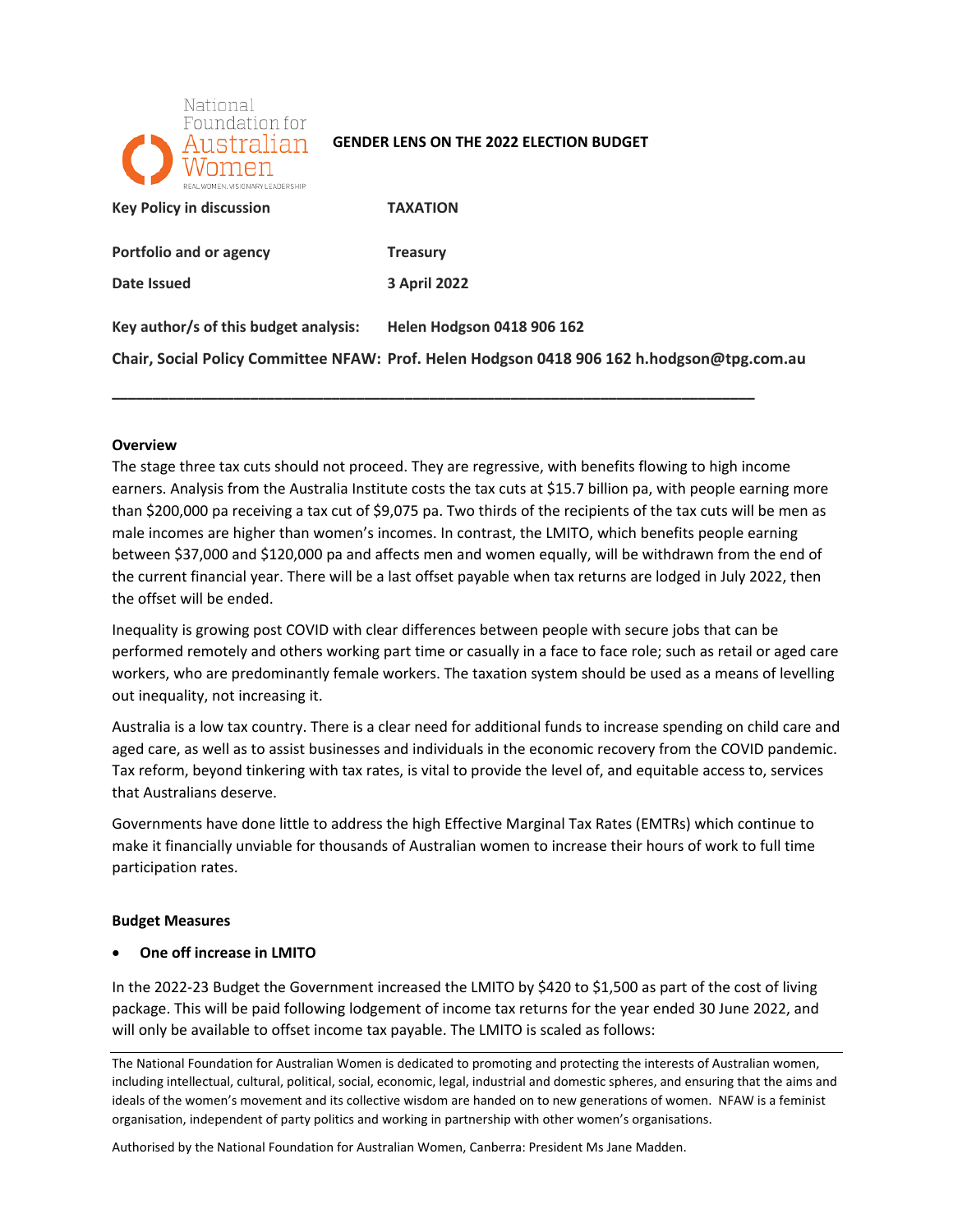| <b>Taxable Income</b> | Previous rate 2020-2021                     | Amended rate 2021-2022 (+ \$420)            |
|-----------------------|---------------------------------------------|---------------------------------------------|
| Less than 37,000      | \$255                                       | \$675                                       |
| \$37,001 - \$48,000   | $$255 + 7.5\%$ of income exceeding \$37,000 | $$675 + 7.5\%$ of income exceeding \$37,000 |
| \$48,001 - \$90,000   | \$1,080                                     | \$1,500                                     |
| \$90,001 - \$126,000  | $$1,080 - 3\%$ of income exceeding \$90,000 | $$1,080 - 3\%$ of income exceeding \$90,000 |
| More than \$126,000   | Nil                                         | Nil                                         |

 The Low Income Tax Offset (LITO) is still in place in conjunction with the LMITO to provide relief to low income earners:

| <b>Taxable Income</b> | <b>Continuing Rate</b>                        |
|-----------------------|-----------------------------------------------|
| Less than 37,500      | \$700                                         |
| \$37,501 - \$45,000   | \$700 minus 5% of income exceeding \$37,500   |
| \$45,001 - \$66.667   | \$325 minus 1.5% of income exceeding \$45,000 |

 Note that the offset is not refundable but reduces tax payable. Taking into account both the LITO and the LMITO if a person earns less than \$25,437 they will not get the full entitlement of the combined tax offsets. There is a further complexity as people will be entitled to either the increased tax offset or the \$250 cost of living payment.

From the 2022 -23 income year the LMITO will disappear, but the LITO will continue.

 As discussed in the Election Briefing, the use of tax offsets is a poorly targeted strategy that adds complexity to the tax system. The use of tax offsets to benefit low income taxpayers should be replaced by further assistance targeted through the transfer system.

This measure has been passed urgently by the Parliament, with the support of the opposition.

### • **Fuel excise**

 This has been halved until September 2022 as part of the cost of living package. The Act has already received Royal Assent.

 The reduction of the Fuel Excise is expected to flow through the economy, reducing the costs of transport of goods as well as reducing the cost of petrol to households. However this is a short-sighted initiative. While giving temporary relief, it will slow down the rate of substitution of clean energy sources. There have been no equivalent incentives given to promote the use of electric vehicles.

This will be discussed further in the Climate Change paper.

### • **COVID Rapid Antigen Tests**

These will be tax deductible from 1 July 2021 where they are connected to income earning activities.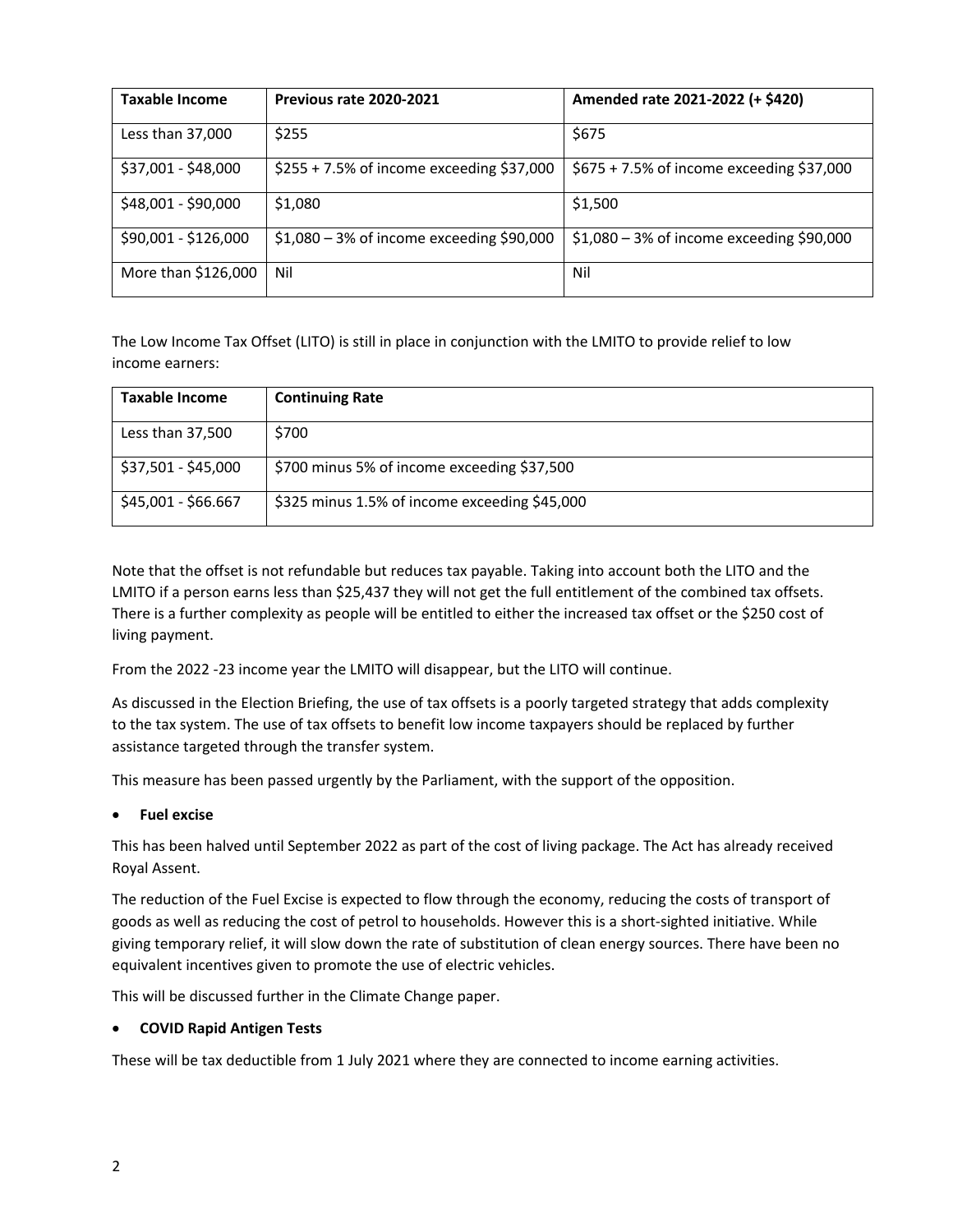### • **Business Initiatives**

 There are accelerated tax deductions available to small businesses for investment in digital technology, up to \$100,000 pa, and to provide training courses for employees. The training must be external to the organisation, and provided by an Australian entity. In our view there must be eligibility criteria to ensure that the training is accredited. The patent box regime to encourage innovation by Australian companies will also be extended; and there are changes to increase the amount that an employee can invest in employee share scheme arrangements.

In our pre-budget briefing on taxation we raised a number of questions around priority policies for women that need to be addressed. Some of these are not budget matters. Of those that are, how effective was the budget response? Is there a corresponding Opposition measure?

**\_\_\_\_\_\_\_\_\_\_\_\_\_\_\_\_\_\_\_\_\_\_\_\_\_\_\_\_\_\_\_\_\_\_\_\_\_\_\_\_\_\_\_\_\_\_\_\_\_\_\_\_\_\_\_\_\_\_\_\_\_\_\_\_\_\_\_\_\_\_\_\_\_\_\_\_\_\_\_** 

# **1. What measures are proposed, other than an annual extension of the Low and Middle Income Earners Tax Offset (LMITO), to ensure that the benefits of tax cuts flow through to lower income earners?**

There is no measure to replace the LMITO when it expires in July 2022.

 **2. If tax offsets are used to provide tax benefits to lower income earners, will a delivery mechanism be implemented to allow the offset to be distributed through payroll instead of when tax returns are lodged?** 

 There was no change to the delivery mechanism. Recipients will need to wait until their income tax return has been processed to receive this amount. Noting that recipients of the Cost of Living Payment will receive this from April, this raises questions about the priority of payments for a person who may be eligible for both.

 As noted in the election briefing document, there is no reason why these offsets cannot be delivered in real time as the technology now allows income levels to be monitored in real time.

 **3. If elected, will your government commit to genuine tax reform and prioritisation of expenditure, in order to fund services that are in urgent need of additional resourcing, including the aged care and child care sectors and workforces?** 

 There is no commitment to tax reform in the budget. The ALP has abandoned proposals for tax reform that were part of the campaign agenda in 2019, including changes to negative gearing and franking credit reform. It agreed to pass the regressive stage three tax cuts.

 **4. How will your government ensure that tax and transfer settings will no longer be a disincentive to women working extra days of work, but instead reward and improve women's full time workforce participation rate, contributing to higher GDP?** 

work. There is no commitment in the Budget to reviewing the tax and transfer system to remove disincentives to

work.<br>The Women's Budget Statement references the reforms to childcare that took effect in the 2021-22 year, specifically removing the annual cap on the child care subsidy and increasing the childcare rebate with two or more children using child care. However, this is not sufficient.

 The ALP has committed to a National Strategy to Achieve Gender Equality. This must include tax and transfer reform with a plan to reduce disincentives to work.